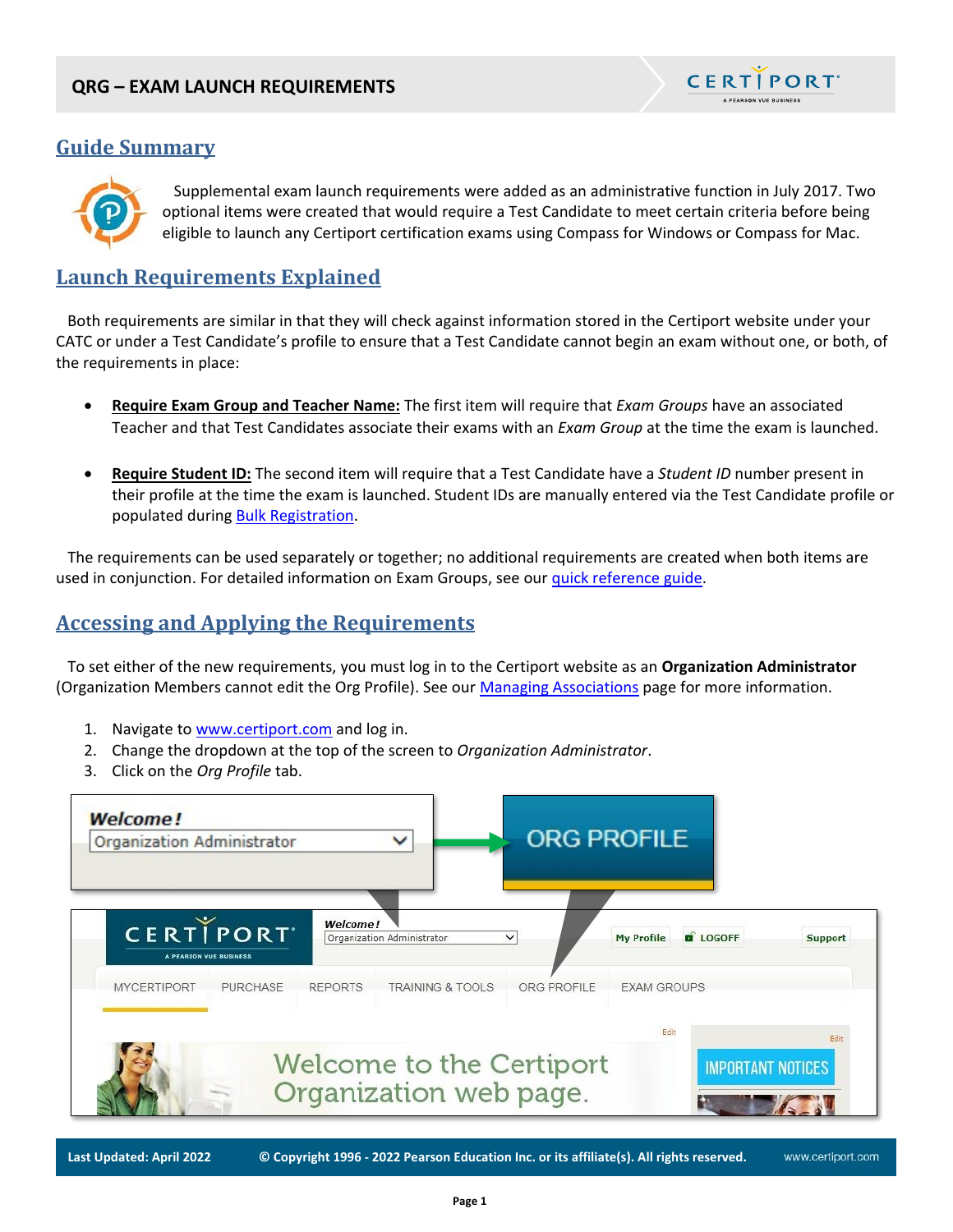

4. The Org Profile page will appear. The requirements are located on the first (*Main Info*) tab.



 The requirements are now in effect. Please note that although the settings force the requirements and prevent an exam from launching until the requirements are met, it is still up to the Test Candidate to ensure that they select an Exam Group when launching an exam, and to edit a Student ID in their profile (if missing). It will also be up to an Organization Administrator to ensure that Exam Groups are created, and that a Teacher is associated to each one (see next section).

## **Vetting the Requirements**

**Require Exam Group and Teacher Name:** To ensure that you do not encounter errors when testing, an Organization Administrator can check their existing Exam Groups to see if they have an associated Teacher.

- 1. Navigate to [www.certiport.com](https://portal.certiport.com/Login) and log in.
- 2. Change the dropdown at the top of the screen to *Organization Administrator*.



3. Click on the *Exam Groups* tab.

| CERTIP<br><b>Name</b><br>A PEARSON YUE OF                                                                                                                                                                                          | <b>Course Description</b>                   | <b>Exam Group ID#</b>                                                                                                                                                                                          | <b>Status</b> |
|------------------------------------------------------------------------------------------------------------------------------------------------------------------------------------------------------------------------------------|---------------------------------------------|----------------------------------------------------------------------------------------------------------------------------------------------------------------------------------------------------------------|---------------|
| Miss Larsen's Class<br>MYCERTIPORT                                                                                                                                                                                                 |                                             | 1241262                                                                                                                                                                                                        | Active        |
| MOS Testing - Fall 2017                                                                                                                                                                                                            |                                             | 1241255                                                                                                                                                                                                        | Active        |
|                                                                                                                                                                                                                                    |                                             |                                                                                                                                                                                                                |               |
| <b>EXAM GROUPS</b><br><b>Course Description</b><br><b>Second Exam Group</b><br>First Exam Group<br>"*" in the Status column indicates the Exam Group needs to have a teacher name assigned before exams for this<br>Add Exam Group | <b>Exam Group ID:</b><br>1241262<br>1241255 | A red message will appear under the table indicating that any Exam<br>Group with an asterisk in the status column will require an associated<br>Teacher before students can take exams in this Exam Group. The |               |

**Last Updated: April 2022 © Copyright 1996 - 2022 Pearson Education Inc. or its affiliate(s). All rights reserved.**  www.certiport.com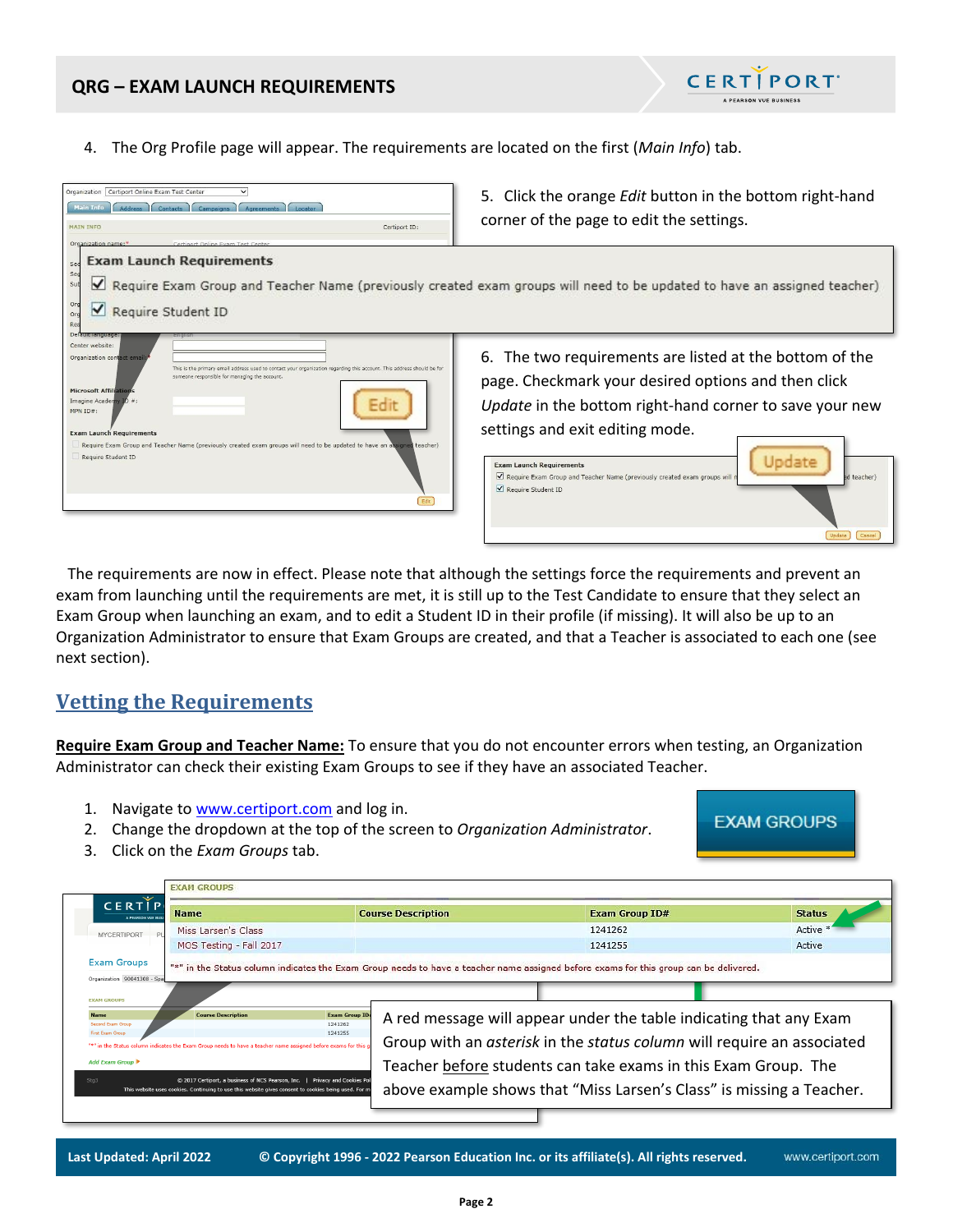

#### **Requiring an Exam Group:**

 When selected, this requirement is as simple as having the Test Candidate select an existing Exam Group from the dropdown list during the Compass exam launch pathway.

| Exam Group<br>Do you want to associate your exam with an exam group?<br>No<br>65<br>• Yes | Tip: For detailed information on<br>Exam Group setup, please refer to<br>the <b>Exam Groups</b> quick reference<br>guide. |
|-------------------------------------------------------------------------------------------|---------------------------------------------------------------------------------------------------------------------------|
| Select Exam Group<br>Select                                                               | $\checkmark$                                                                                                              |
| OR<br>Enter exam group                                                                    |                                                                                                                           |

**Note:** If an Exam Group is not selected, or the selected Exam Group does not have an associated Teacher (previous section), an error will display upon launch.

#### **Requiring a Student ID:**

 To ensure you do not receive an error launching an exam with this requirement, a Test Candidate must have a Student ID populated in the Certiport profile. Organization Administrators or even Certiport Customer Service cannot enter the Student ID. A Test Candidate must perform these steps:

- 1. Navigate to [www.certiport.com](https://portal.certiport.com/Login) and log in.
- 2. Click on *My Profile*.



3. In the first tab (*Certiport*), click on the orange *Edit* button.